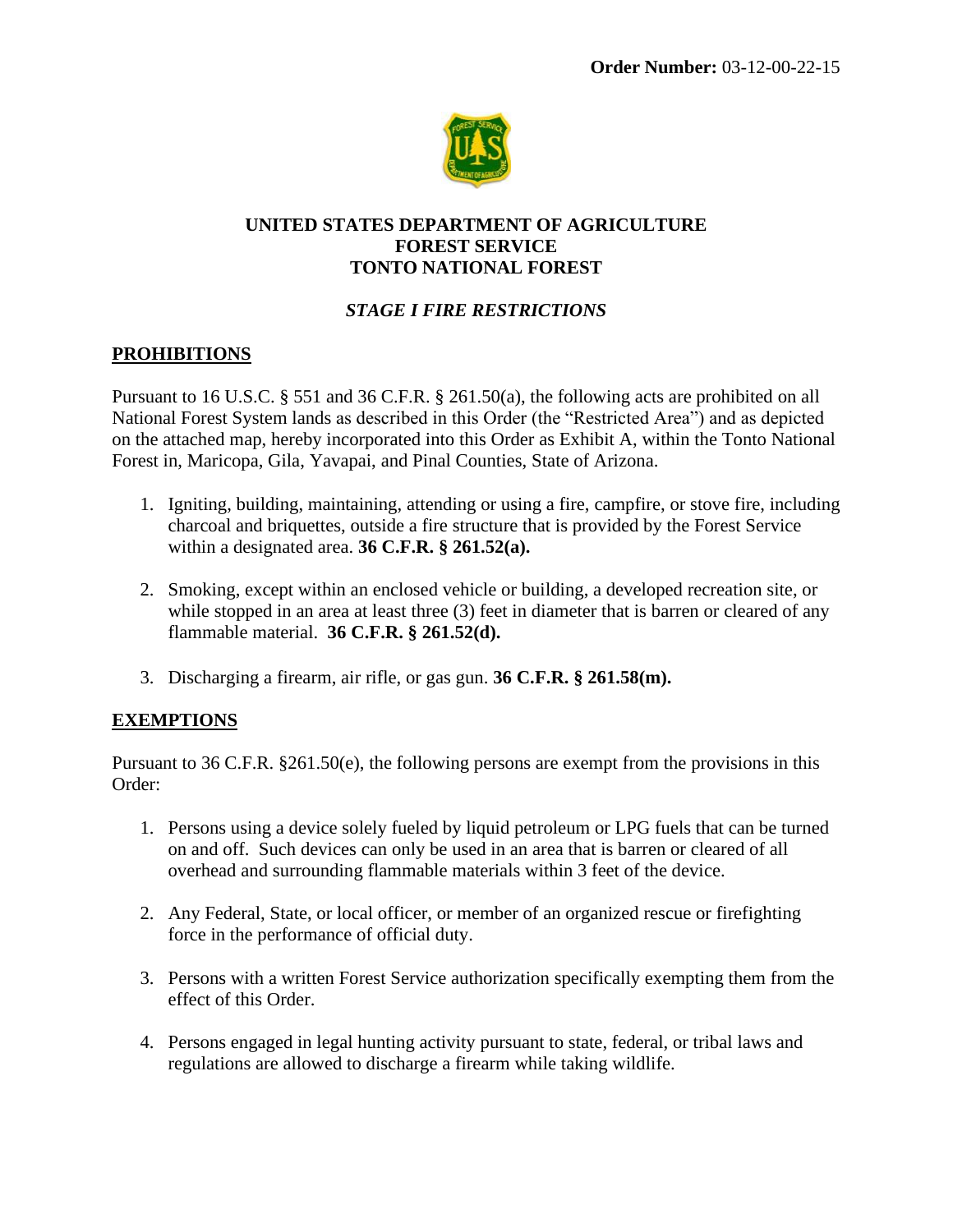## **RESTRICTED AREA**

All National Forest System lands, roads, and trails within the exterior boundaries of the Tonto National Forest, as depicted on the attached map at Exhibit A.

# **PURPOSE**

The purpose of this Order is to provide for the public's health and safety and to protect National Forest System lands, resources, and facilities during the current period of high fire danger. An emergency situation exists due to the high levels of continuous fine fuel loading, fire danger indices, and extreme weather conditions. These factors have created an environment in which ignitions from human-caused activities can occur at a much higher rate than normal. Further, wildfires from such ignitions have the propensity to spread extremely quickly, presenting a significant risk to the public, as well as substantial obstacles to firefighters in the implementation of wildfire suppression strategies.

# **IMPLEMENTATION**

- 1. This Order will be in effect at 8:00 AM on Thursday May 5, 2022, and shall remain in effect until September 30, 2022 or until rescinded, whichever occurs first.
- 2. A map identifying the Restricted Area is attached and made part of this Order as Exhibit A. For a digital version of the Order map for the Prescott National Forest, navigate to htt[ps://www.fs.usda.gov/alerts/tonto/alerts-notices.](http://www.fs.usda.gov/alerts/prescott/alerts-notices)
- 3. A list of "Definitions" is attached and made a part of this Order as Exhibit B.
- 4. Any violation of this prohibition is punishable as a Class B misdemeanor by a fine of not more than \$5000 for an individual or \$10,000 for an organization, or by imprisonment for not more than six (6) months, or both (*see* 16 U.S.C. § 551, 18 U.S.C. § 3571(b)(6), 18 U.S.C. § 3581(b)(7)).
- 5. Further information regarding this Order may be obtained at the Tonto National Forest Supervisor's Office located in Phoenix, AZ, telephone number (602) 225-5200.

Done at Phoenix, AZ this 29th day of April 2022.

Date: 2022.04.29 07:48:05 -07'00 NEIL BOSWORTH BOSWORTH

**NEIL BOSWORTH** Forest Supervisor Tonto National Forest